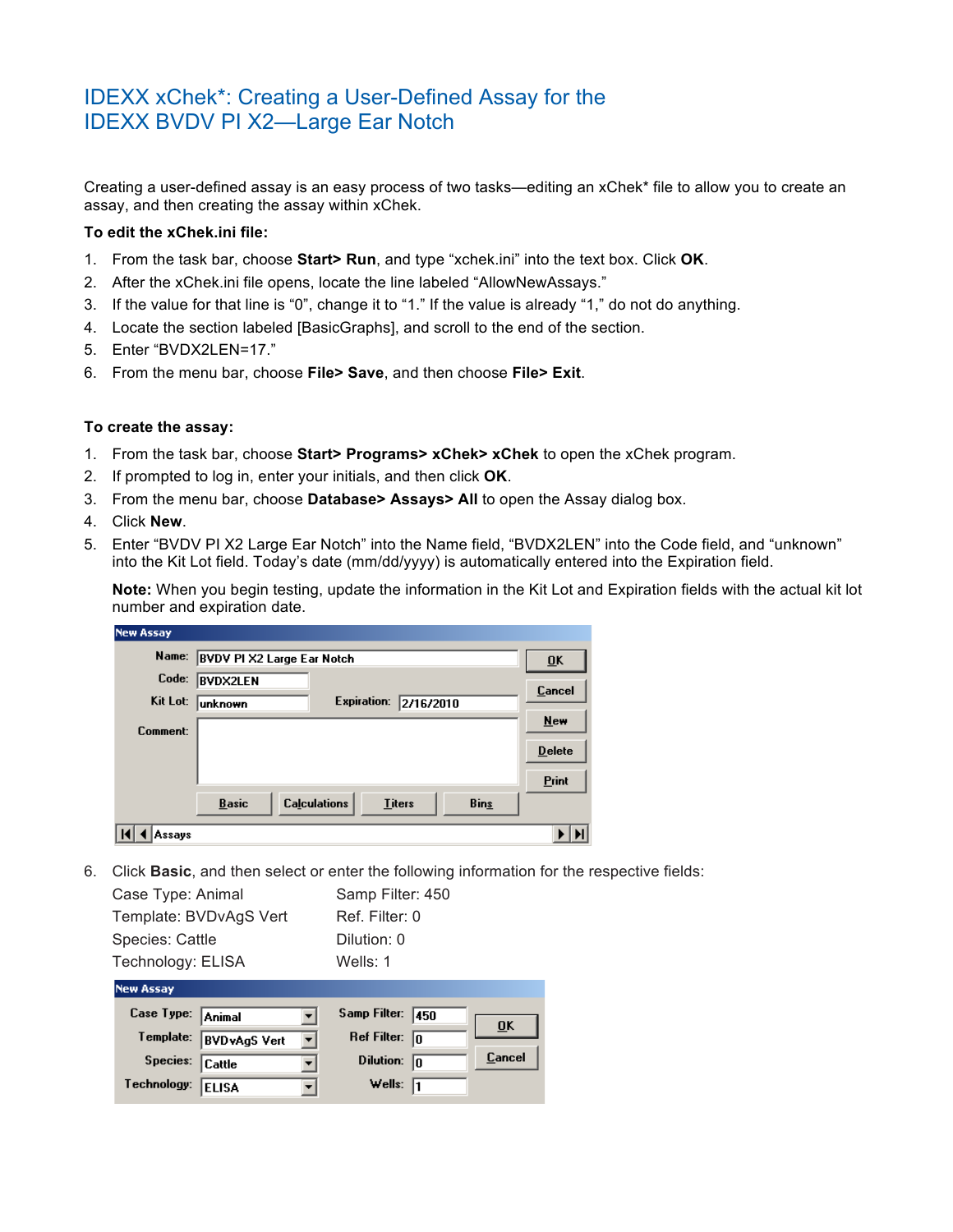- 7. Click **OK** to save the settings.
- 8. Click **Calculations**, and then select or enter the following information:

| Formulas:<br>"S" Part of Ratio: Sample1 - Negative<br>"P" Part of Ratio: Positive - Negative<br>"N" Part of Ratio: None<br><b>Blocking Factor: None</b> |                               |               |
|---------------------------------------------------------------------------------------------------------------------------------------------------------|-------------------------------|---------------|
| First Calculation:                                                                                                                                      | Second Calculation:           |               |
| Variable: S/P                                                                                                                                           | Variable: None                |               |
| Positive Cutoff: 0.30                                                                                                                                   | Positive Cutoff: 0            |               |
| Suspect Cutoff: 0.30                                                                                                                                    | Suspect Cutoff: 0             |               |
| Comparison: >=                                                                                                                                          | Comparison: None              |               |
| <b>New Assay</b>                                                                                                                                        |                               |               |
| <b>Formulas</b>                                                                                                                                         |                               |               |
| "S" Part of Ratio:<br>Sample1 - Negative                                                                                                                |                               | <b>OK</b>     |
|                                                                                                                                                         |                               |               |
| "P" Part of Ratio:<br>Positive - Negative                                                                                                               |                               | <b>Cancel</b> |
| "N" Part of Ratio:<br>None                                                                                                                              |                               |               |
| <b>Blocking Factor:</b><br>None                                                                                                                         |                               | <b>Reset</b>  |
|                                                                                                                                                         |                               |               |
| <b>First Calculation</b>                                                                                                                                | <b>Second Calculation</b>     |               |
| Variable:<br> S/P                                                                                                                                       | Variable:<br>None             |               |
| <b>Positive Cutoff:</b><br> 0.30                                                                                                                        | <b>Positive Cutoff:</b><br>lo |               |
| <b>Suspect Cutoff:</b><br> 0.30                                                                                                                         | <b>Suspect Cutoff:</b><br>10  |               |

9. Click **OK** to save these settings, and then click **OK** to save the assay to the database. You can now test for BVDV using the xChek Assay Management System.

**Note:** xChek does not evaluate controls or results for validity when you use a user-defined assay. You must evaluate the results from each assay in accordance with good laboratory practices. To evaluate your assay validity, refer to the "Calculations and Results" section in the insert provided with the test kit.

## **Setting Up Additional Display Variables**

Only OD values are displayed in the reporting options for this user-defined assay. To set up additional display variables, follow these steps:

- 1. From the xChek menu bar, choose **Reports> Analyze Cases** to open the Filter Criteria for Analyze dialog box.
- 2. Enter the desired search criteria, and click **OK**. The Select Cases for Analyze dialog box opens.